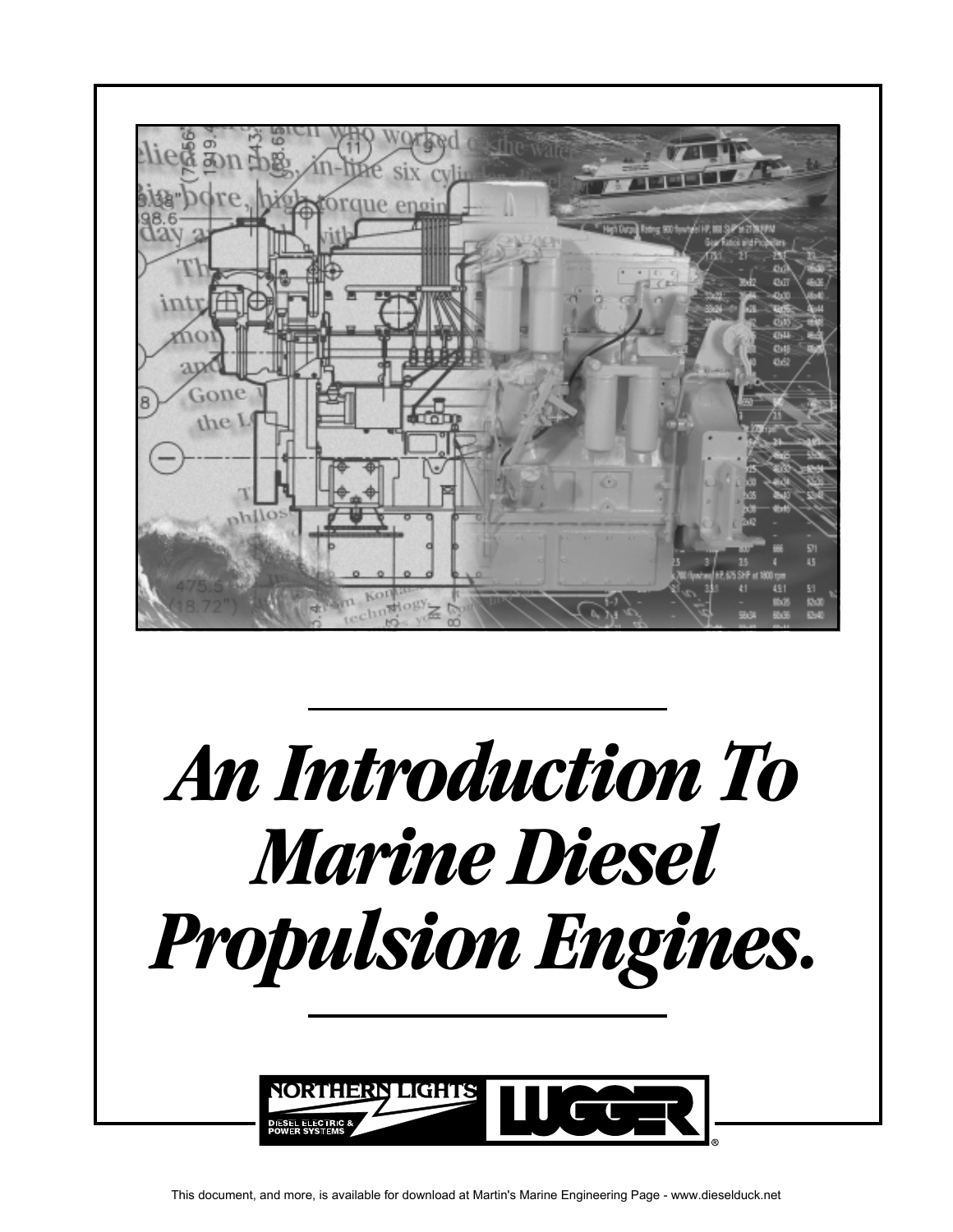# The Choosing, Care and Feeding of Diesels.

# *An Introduction*

You have to love a diesel. They're reliable, efficient and, in the long run, for what they do, aren't all that expensive. Their care and feeding is minimal. If you're planning on purchasing a diesel as a replacement to what you have or with a new vessel, there are some essential, if simple, considerations.

# *The Diesel*

The concept of a diesel is utterly, beautifully simple. Instead of lighting a fire on the stroke of the piston, the simple act of compressing the air and fuel mixture automatically produces combustion. For the user, this means there are fewer things to go wrong, and less danger because the fuel does not combust as easily as gasoline. It also means that the compression of each cylinder has to be good for the diesel to function properly.



*Figure 1: Power Curves*

#### **Ratings: High output - 130 @ 2400 rpm, Medium Duty - 117 @ 2400, Continuous Duty - 105 @ 2200 rpm.**

#### **Notes:**

- 1. Max. cruise rpm for High Output and Medium Duty ratings is 200 rpm below highest attainable rpm.
- 2. Fuel consumption is in U.S. gallons per hour based on High Output theoretical prop shaft horsepower draw. Your fuel consumption will vary higher or lower depending on your vessel and operating conditions.

**Curves** (Based on High Output ratings) **:**

1. Flywheel power. 2. Theoretical prop power draw (3.0 exponent).

3. Fuel used based on prop power draw.

#### *Horsepower*

What is a horsepower? Simply put, it is:

 $33,000$  ft. lbs. of work = 1 horsepower minute

To find out how much horsepower a specific engine has, one has to do some measuring in foot pounds with a dynometer and revolutions per minute (RPMs) of the crankshaft, and then do some calculating.

Torque (ft. Ibs). x RPM 
$$
\overbrace{\phantom{25252}}^{\text{Torque (ft. Ibs). x RPM}}
$$

This last formula shows that horsepower is, of course, partly a function of RPM. Running at high revs ages an engine quickly. While you may be able to get a lot of horsepower out of a relatively small engine by running it fast, the question remains, how long will the engine survive?

Thus comes the rating system. Usually there are three ratings for three different types of work. For Lugger engines they are "continuous duty," "medium duty" and "high output." High output generally applies to planing pleasure boats which aren't expected to push extraordinary loads for long periods and thus can be given the higher rating. There are two specific places to measure horsepower: Brake Horsepower (BHP) is the horsepower at the engine flywheel while Shaft Horsepower (SHP) is the horsepower at the shaft, i.e. after it goes through the transmission/ reduction gear. There is generally a 3-3.5 % loss of horsepower as it goes through the transmission.

Usually comparisons focus on BHP. Make sure you are comparing like figures. The other most fundamental engine number is displacement, or volume of all the engine's cylinders. It is measured in cubic inches or liters. This number is an excellent measure of size and potential power.

#### *The Basic Elements*

A diesel's simplicity means that cruisers can, and often do, perform the lion's share of maintenance. At the very least, a basic understanding of the elements and the maintenance of each is important for serious cruisers.

The most important thing to stress here is to keep a maintenance log (*see Figure 2*). Record all maintenance procedures, fuel and oil consumption, plus any significant observations you make about the diesel's operation. This log is well worth the effort, both for sleuthing problems should they arise and also for showing the vessel's next owner what kind of maintenance the engine received.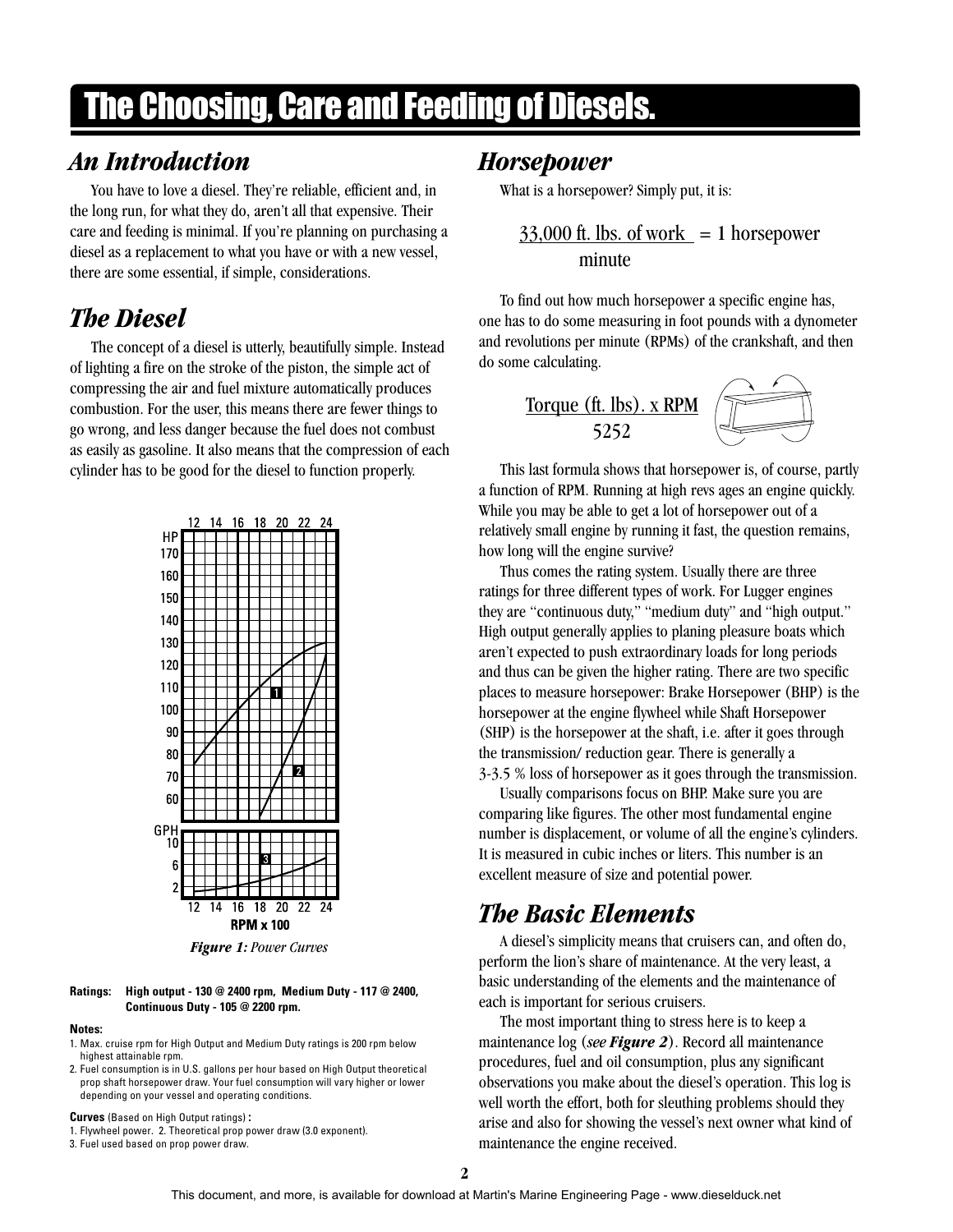| Engine Log<br>(Keep seperate logs for starboard and port engines) |         |     |                          |             |                                            |  |  |  |
|-------------------------------------------------------------------|---------|-----|--------------------------|-------------|--------------------------------------------|--|--|--|
| Date/Time                                                         | Eng Hrs |     | Oil Level<br>Eng./Trans. | Water Level | Notes/Visuals/Repairs                      |  |  |  |
| 41/5/99                                                           | 3,706.8 | 'at | Full                     | ОK          | Raw water pump weeping                     |  |  |  |
| $\frac{1}{41/6/99}$ 3,7/0,2 //sat                                 |         |     | FvII                     | ОK          | Weeping pump, add oil<br>to injection numn |  |  |  |
|                                                                   |         |     |                          |             |                                            |  |  |  |

*Figure 2: Typical Engine Log*

### *Fuel*

Your diesel is only as good as its fuel, and sometimes the fuel from a marina is not as consistent as the gas you buy for your car. There may be sediments, moisture or other impurities that can disrupt a perfectly good injector. A vessel's system for storing and transporting fuel is full of potential problems, such as leaks or corrosion. Leaks are bad, not just because of the fuel that comes out but because of the air that gets in. Air in the fuel lines is one of the few things that will stop a diesel.



*Figure 3: Fuel System*

Maintenance Tips

- One of the most important considerations is to keep the tanks full, especially during the winter months when condensation can occur.
- Install a high quality filtering system. Forcing fuel to go through even three separate, progressively finer filters is cheap insurance. Moreover, remove the water and sediment from the filter elements at the appropriate intervals.
- Regularly check the injectors and fuel pump for any signs of excessive dirt or leaks.
- If tanks are not kept full during long periods, the water in the tank will enhance the growth rate of diesel fed bacteria. Keeping tanks full will help prevent bacteria contamination.
- Once bacteria have fouled a fuel tank/system, a biocide can be used, but only with great care. Once the biocide is introduced, the bacteria will be killed, allowing their exoskeletons to drop to the bottom of the tank, in line with the fuel intake. It is common for fuel filters to become clogged shortly after biocide introduction.
- If extreme biological contamination is present in the fuel, a fuel polishing service should be considered. These services are available at most larger ports.

# *Oil*

This is the lifeblood of the engine. The condition of the oil in a diesel is absolutely critical to that engine's smooth operation. The condition of the oil is so vital and revealing, in fact, that it can be sent to a lab for analysis. This analysis can often indicate quite clearly the health of an engine or what, if any, problems exist. Oil analysis is most helpful when done over a series of oil changes. This allows the testing service to track changes and trends over time. Sudden increases in certain metals, water or other contaminants can be used to predict and prevent possibly catastrophic damage from occurring. Oil changes should always be entered into the maintenance log. Part of the entry log should be how much oil was burned since the last oil change or the last time oil was added. Some oil will burn, and that is not a bad thing. But if too much oil burns, that raises important red flags.

- Adhere strictly to the oil weight and quality the manufacturer suggests, and the oil and filter change schedule.
- Check the oil daily before heading out.
- Record oil burn and observations about oil condition.

|                    |                                                                 | Service Intervals |        |                    |         |                                |                         |  |
|--------------------|-----------------------------------------------------------------|-------------------|--------|--------------------|---------|--------------------------------|-------------------------|--|
| <b>V</b> Operation |                                                                 | Daily             | 50 Hrs | 250 Hrs<br>2 Weeks | 600 Hzs | <b>1200 Hrs</b><br>(12 Months) | 2000 Hrs<br>(24 Months) |  |
|                    | Visual walk-around inspection                                   | ×                 |        |                    |         |                                |                         |  |
| <b>ENGINE</b>      |                                                                 |                   |        |                    |         |                                |                         |  |
| SPI:               | Check oil level                                                 | ×                 |        |                    |         |                                |                         |  |
| SP <sub>2</sub>    | Change engine oil!                                              |                   |        | ×                  |         |                                |                         |  |
| SPS:               | Change lube oil filter <sup>1</sup>                             |                   |        | ×                  |         |                                |                         |  |
| SP4:               | Check (replace) air cleaner <sup>t, 3</sup>                     |                   |        | ×                  | x       |                                |                         |  |
| SPS:               | Check automatic belt tensioner<br>and helt wear!                |                   |        |                    | ×       |                                |                         |  |
| SPE:               | Check & adjust valve clearances <sup>1</sup>                    |                   |        |                    | ×       | ×                              |                         |  |
|                    | SP20: Clean crankcase vent tube                                 |                   |        |                    | ×       |                                |                         |  |
|                    | Check crankshaft vibration damper<br>(6-cylinder units only)    |                   |        |                    |         | ×                              |                         |  |
|                    | SP21: Adjustdroop on generator set engines                      |                   |        |                    |         | ×                              |                         |  |
|                    | <b>FUEL SYSTEM</b>                                              |                   |        |                    |         |                                |                         |  |
| SP7:               | Check primary filter (Racor) <sup>2</sup>                       | ×                 |        |                    |         |                                |                         |  |
| SP <sub>2</sub>    | Change primary filter element <sup>e, a</sup>                   |                   |        | ×                  |         |                                |                         |  |
| SP <sub>2</sub>    | Change secondary filter <sup>1, 3</sup>                         |                   |        |                    | ×       |                                |                         |  |
|                    | SPID: Check injectors <sup>t</sup>                              |                   |        |                    | ×       |                                |                         |  |
|                    | SP11: Check fuel injection pump                                 |                   |        |                    |         |                                | x                       |  |
|                    | <b>TURBOCHARGER</b>                                             |                   |        |                    |         |                                |                         |  |
|                    | SP12: Check air lines and oil lines<br>for leakage <sup>®</sup> |                   |        | ×                  |         |                                |                         |  |
| Ξ                  | <b>Charles Controller Community</b>                             |                   |        |                    |         |                                |                         |  |

*Figure 4: Typical Maintenance Schedule*

# *Transmission*

A modern marine engine turns too fast for correct propeller sizing. What is needed is a transmission which reduces the engine rpms to the appropriate number of shaft rotations. This "reduction gear" reduces the rotations in a ratio, for example 3:1, where the 3 represents the number of turns an engine makes for each one of the shaft's rotations. This reduction means greater efficiency of the propulsion system. The following procedures are appropriate for general maintenance.

- Check the transmission lubricant regularly.
- Change lubricant at the manufacturer's suggested intervals.
- If so equipped, check the gear oil cooling system for leaks.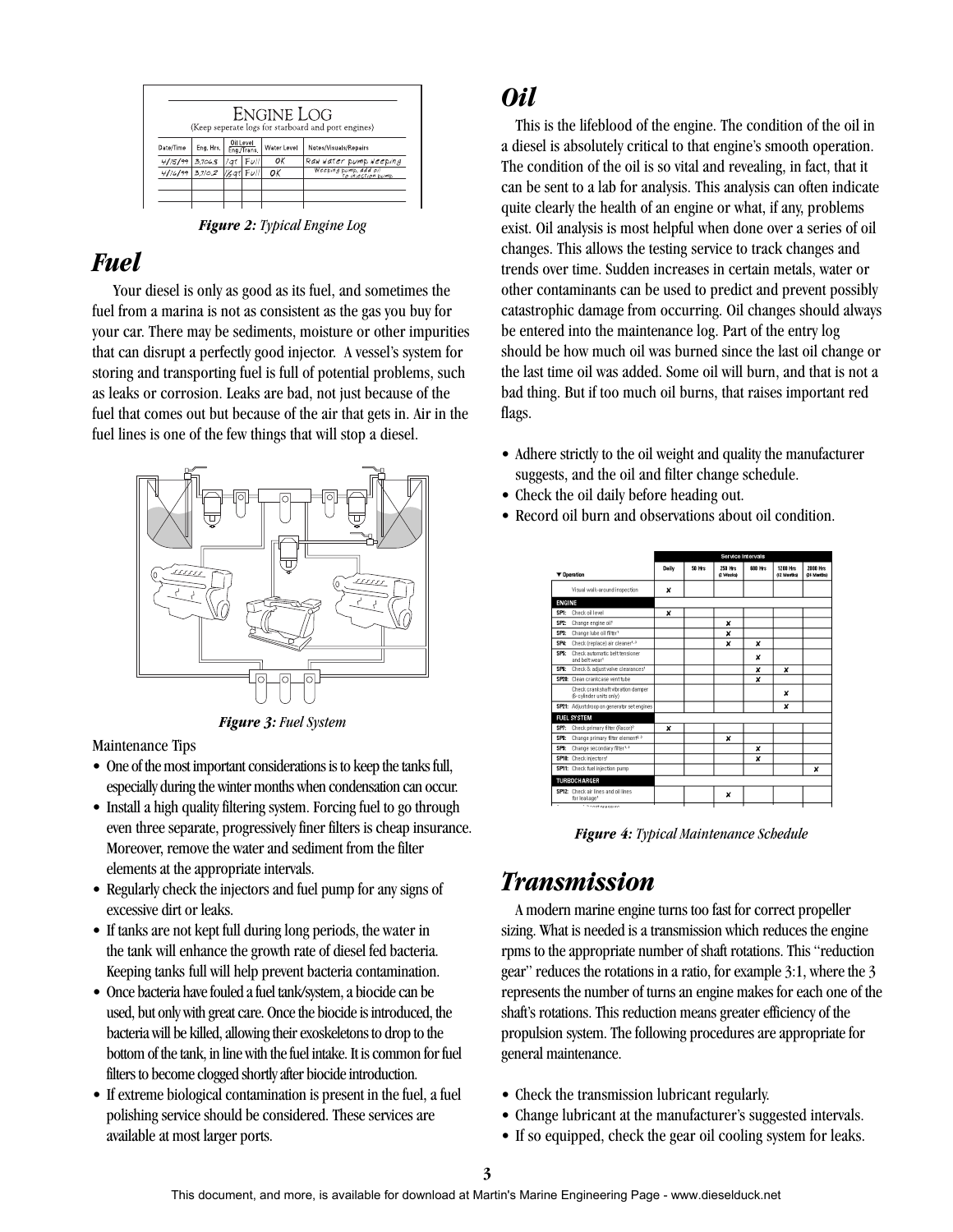### *Air*

Assuming that your engine room air supply was properly designed, only regular basic maintenance is required.

Literature on all engines includes the air requirements. If your engine is having otherwise inexplicable problems such as low power or smoke, air supply would be a good place to check.

- Change or clean air filters as recommended.
- Beware of unintentionally impeding the air flow by covering up intake areas. Something as simple as a misplaced plastic bag can stop an engine as quickly as a cut fuel line would.

The engine manufacturer has very specific air availability requirements for a given model. These need to be taken absolutely seriously. Make sure the air intakes and the space itself is adequate for the engine you are considering.

If that supply is inadequate, modifications would have to be made. This becomes particularly important for turbocharged models.

A simple test of engine room air flow: With the engine(s) and generator(s) running at full power, close the engine room door(s) and any windows or other openings which are intended to be closed during normal operation. Run for two minutes in this condition. Open the engine room door, noting any pressure compensation which takes place (on doors that open inward, does the door seem to 'pop' open, or is an outward opening door difficult to open?). Any pressure compensation noted will indicate rarefied air in the engine compartment, requiring increased inflow capacity.



*Figure 5: Air Ventilation System*

# *Cooling*

Your cooling system may be the most problematic part of an engine because it's asked to do a lot. There are two basic kinds of cooling system:

- 1. Raw water, where water is taken via a through-hull and pumped through the engine and back overboard. Very few of these systems exist on larger, quality engines because of the contaminants (salt in salt water areas!) are pumped into the engine.
- 2. Fresh water, where an independent, usually treated, fresh water system is all that comes in contact with the engine itself. There are two basic kinds of freshwater systems reflecting two ways of dissipating heat; heat exchanger and keel cooling. In a keel cooling system, the fresh water circuit goes through tubing attached to the outside of the hull and dissipates heat to the surrounding waters.



*Figure 6: Keel Cooling System*

In a heat exchanger system, a raw water circuit is pumped via a through-hull into a heat exchanger while the fresh water system also circuits through the heat exchanger. Tubes from both systems are close together and heat is dissipated from the fresh water circuit to the raw water circuit.

Between the heat exchanger and all the plumbing connecting it, there is a lot that can go wrong. In the installation process, all the appropriate engineering should have been followed to the letter. Make notes in the log about the engine operating temperature and particularly if there are changes to that operating temperature.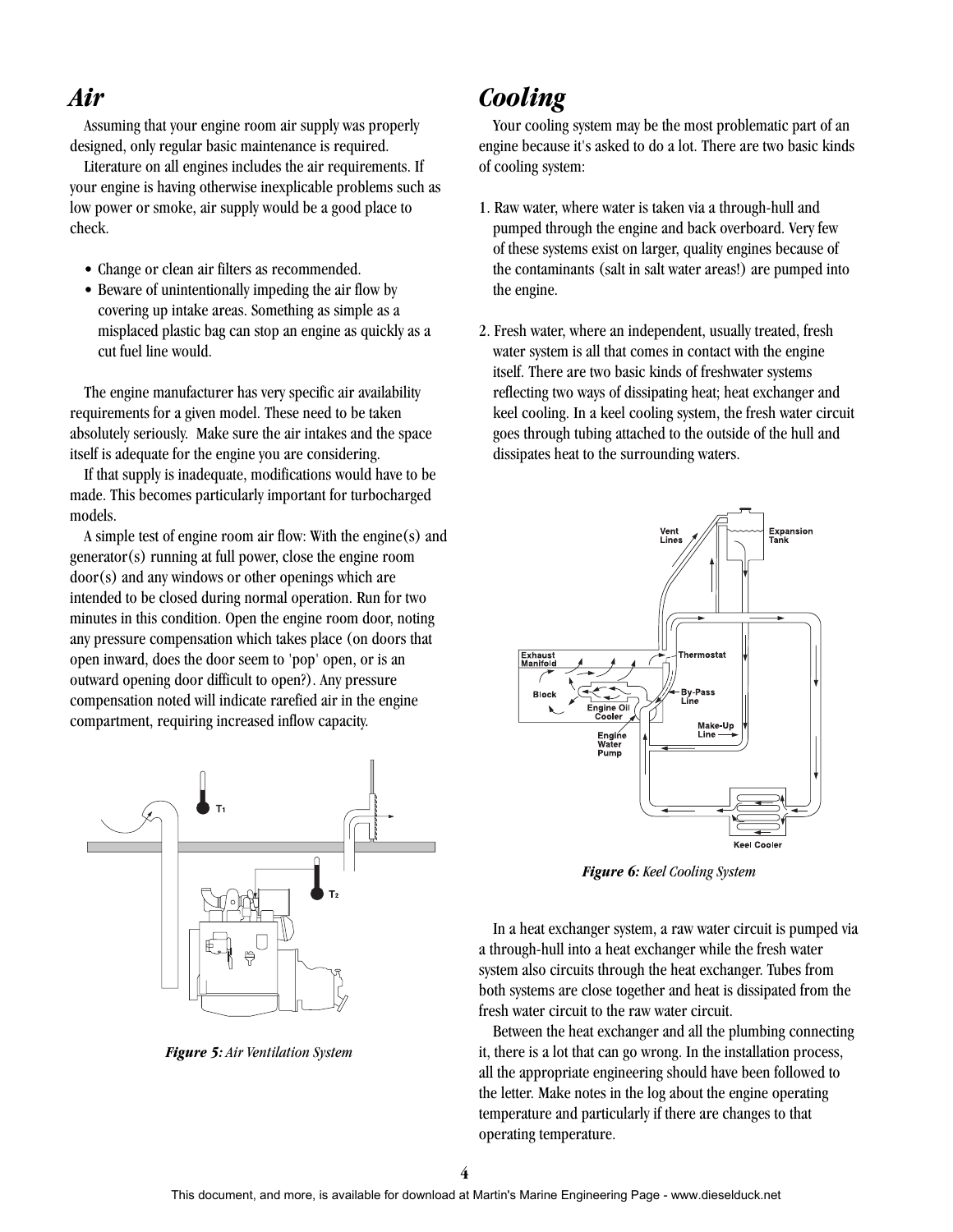

*Figure 7: Heat Exchanger Cooling System*

- Change zinc anodes at recommended intervals.
- Check sea water and raw water pumps and impellers regularly.
- Check and maintain pH balance in coolant.
- Carefully follow manufacturer's recommendations on water-antifreeze coolant mixture and supplemental coolant additives (SCAs) to prevent electrolysis, liner pitting and seal damage.
- Pay close attention to cooling temperature when boat is in water contaminated with floating debris (plastic bags etc.)

### *Exhaust*

The exhaust systems for the engine $(s)$  on your vessel can be extremely varied in design, application and construction. It is imperative that these systems be designed and constructed in such a way as to do the following:

- Provide free exhaust flow to a safe hull exit point, either near the waterline for wet systems, or out the stack for dry systems.
- Care must be taken with dry exhaust systems to protect the boat and operator from hot pipes and their resulting fire hazards.



*Figure 8: Dry Exhaust System*

Care must be taken with wet exhaust systems, to assure there is constant flow of cooling water into the system. In the event cooling water is stopped during engine operation, exhaust components will get very hot, damaging hoses and other non-metallic components. The risk of fire is very real under these conditions.

Wet exhaust systems must be carefully designed to eliminate excess backpressure due to standing water in the system. The correct use of water lifts, separators and hose/pipe runs are essential to good design.



*Figure 9: Wet Exhaust System*



*Figure 10: Wet Exhaust In-line Injection System*

Exhaust pipe/hose sizing is critical to both wet and dry designs. Pipe or hose that is too small will produce excessive backpressure. Systems that use oversize pipes or hoses can suffer from exhaust velocities which are too low, causing soot accumulation. Standing water collection in wet exhaust systems is common when oversized exhaust hose is used.

Contact your engine supplier for correct exhaust system design and backpressure limits for the engine(s) you are using.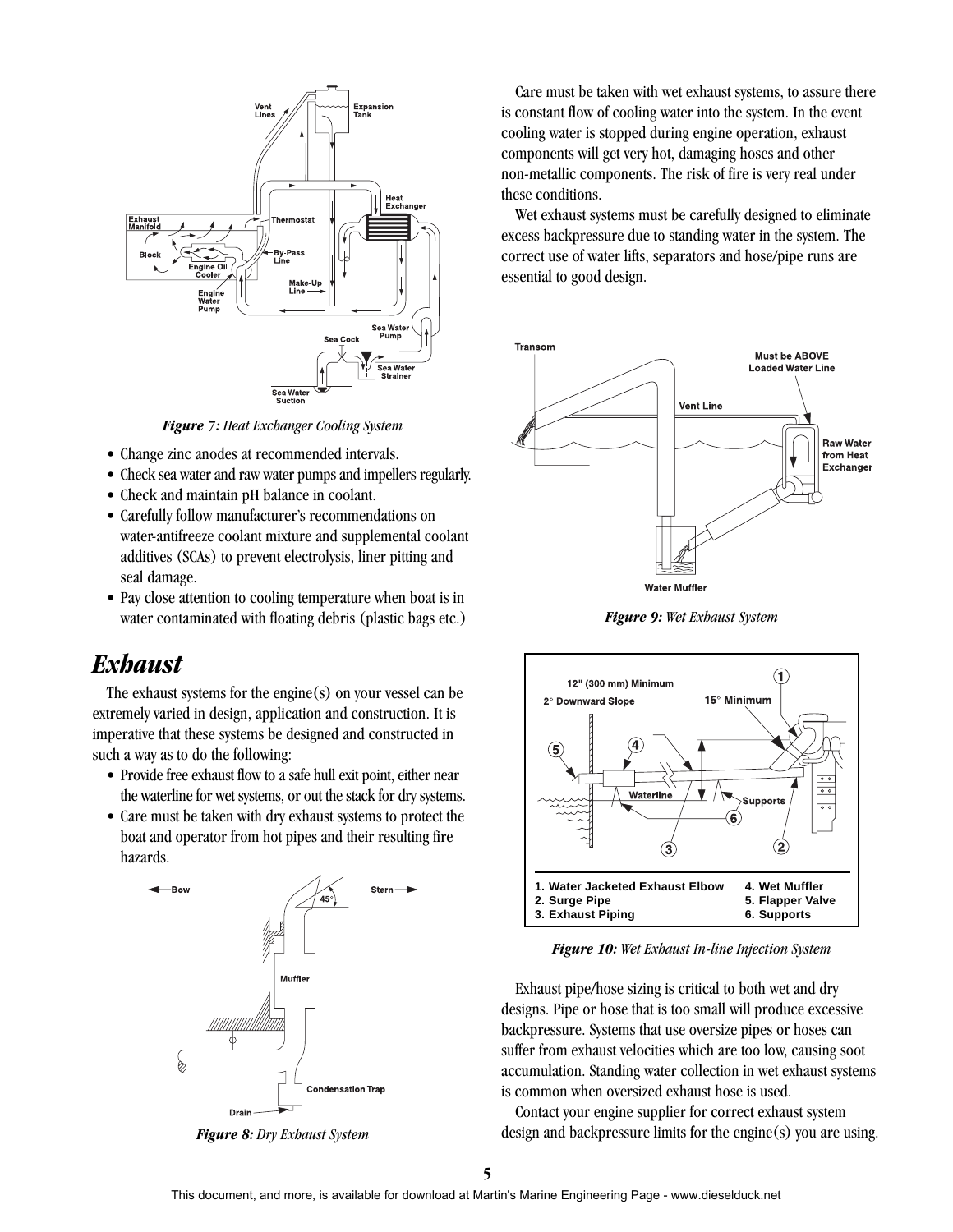# Choosing a Repower Engine.

The decision to repower does not come easily. Should an existing engine be rebuilt instead? What HP do I want/need? Who makes the best engine for my boat? A few basic answers might help clarify the issue and whittle down the possibilities.

# *What fits?*

The engine sits on stringers that are built into the hull. These are made to match the engine's "footprint." While not always easy, these stringers can often be redone to match a new footprint in the case of a repower. If you can get an engine to sit on the same stringers, that may be a very important consideration. Building new stringers can be expensive and problematic. Another option for fitting an engine is utilizing a down-angle reduction gear to lower the engine's profile. The length of an engine is critical as well. A new shaft may be required, or a shaft may have to be cut, to position the propeller in the correct place with new engine.

# *What horsepower do I want?*

When your boat was designed, the naval architect had an idea of how fast it would go. For many trawlers, this is a function of waterline length. Semi-planing and planing yachts are capable of going significantly faster, depending on displacement and other factors. The question boils down to, "how fast can your boat reasonably go and what horsepower (with an appropriate amount of reserve power) will be required to achieve that speed."

Once the potential speed has been established, then comes the science (some call it art) of wedding an engine and a

marine reduction gear to a propeller. Knowing the approximate speed of the vessel, a table of prop sizes and reduction ratios can be used to come up with the best combination. Use the chart below as an example.

As precise as this might seem, it is still trial and error that will determine the exact propeller size that will allow the engine to turn at its maximum rated rpms while the vessel is delivering the performance expected. There may be some limitations such as propeller clearance under the hull (there should be at least 10% of propeller's diameter open between the hull and the propeller blade tip). Another potential limitation is the marine gear location. This has to be able to connect with a coupler to the shaft.

Even when the engine, gear and props are all determined properly, matching all these to the boat is trial and error. With a WOT (wide open throttle), and the vessel loaded with tanks and gear, the engine should be turning its maximum rated rpms. If not, adjustments to the diameter or pitch of the prop are usually in order.

# *Shaft Size, Propeller diameter and pitch, Marine reduction gear:*

It's important to go through the exercise of determining the reduction gear, propeller size and shaft size that would work with a given engine in your boat. Sometimes the gear you require might not fit in your boat, or a larger propeller is required than will fit under your hull. Once again, this will whittle the options to what's truly feasible.

| <b>Power</b>          | 13 - 15 knots | 12 - 14 knots | 10 - 13 knots      | 8 - 10 knots      |             |
|-----------------------|---------------|---------------|--------------------|-------------------|-------------|
| <b>Gear Ratio</b>     | 2:1           | 2.5:1         | 3:1                | 3.8:1             | 4.5:1       |
| 80 HP / 2500 Max RPM  | 20 x 15 1250  | 23 x 18 1000  | 26 x 20 833        |                   |             |
| 110 HP / 2500 Max RPM | 21 x 16 1250  | 24 x 18 1000  | 26 x 23 833        |                   |             |
| 130 HP / 2400 Max RPM | 23 x 18 1200  | 26 x 24 960   | $30 \times 25800$  | $34 \times 27631$ | 38 x 36 533 |
| 175 HP / 2400 Max RPM | 24 x 23 1200  | 28 x 27 960   | $31 \times 28$ 800 | 35 x 29 631       | 38 x 38 533 |

1. Use this chart to find the **approximate, three bladed** propeller size for your vessel. Use this chart as a guideline only. Contact factory for actual propeller recommendation for your vessel and for medium and continuous duty propeller sizes.

*Figure 11: Three Bladed Propeller Sizing Recommendations* 2. In the left column find the engine, then find the boat speed your builder expects from an engine of this HP on the top line. Locate the point where the two columns intersect for propeller size and shaft rpm.

#### **Example**:

175 HP model in a 12 kt boat uses 1:1 gear ratio and turns a 24 x 23 prop 1200 rpm.